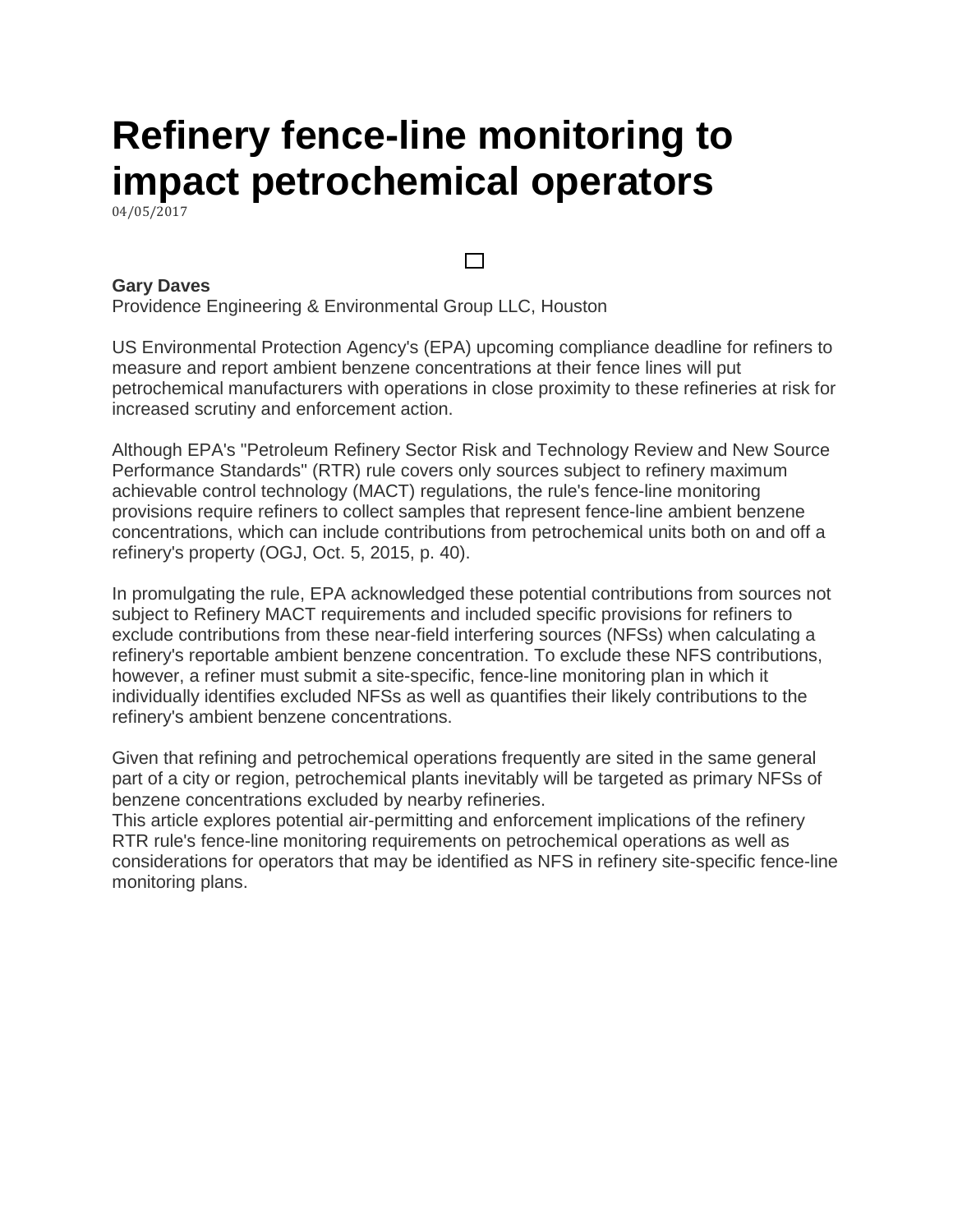### **Action recommendations for chemical plants** emitting benzene near a US petroleum refinery

- Initiate on-going dialogue with neighboring refineries regarding what their fence-line monitoring data show about any possible impacts of your plant's benzene emissions on their concentration levels.
- Conduct an independent ambient benzene monitoring study to proactively identify potential problems with your operations that could be revealed through nearby refinery fence-line monitoring programs.

#### **Rule background**

The 1990 US Clean Air Act (CAA) amendments require EPA to address emissions of hazardous air pollutants (HAPs) from stationary sources under a two-stage regulatory process. In the first stage, EPA must identify categories of sources emitting one or more HAPs listed in CAA Section 112(b) and promulgate technology-based national emission standards for hazardous air pollutants (NESHAPs) for those identified source categories pursuant to CAA Section 112(d). For major sources-those that emit or have the potential to emit at least 10 tons/year (tpy) of a single HAP or 25 tpy of any combination of HAPs-the technology-based NESHAPs have been commonly referred to as MACT standards.<sup>1</sup> After promulgating a MACT standard, EPA is required to review the technology-based standard and revise it "as necessary (taking into account developments in practices, processes, and control technologies)" no less often than every 8 years.<sup>2</sup> Within 8 years of promulgating the technology-based standard, EPA "must evaluate the risk to public health remaining after application of the technology-based standards and revise the standards, if necessary, to provide an ample margin of safety to protect public health or to prevent (taking into consideration costs, energy, safety, and other relevant factors) an adverse environmental effect."<sup>3</sup>

Pursuant to the technology and residual risk reviews required by the second stage of the regulatory process, EPA published a proposed refinery RTR rule in the Federal Register on June 30, 2014.<sup>4</sup> The final RTR rule was published in the Federal Register on Dec. 1, 2015, and became effective Feb. 1, 2016.<sup>5</sup>

Among other requirements, the RTR rule established a benzene fence-line monitoring work practice standard with an initial compliance date of Jan. 30, 2018, for existing sources.<sup>6</sup> The fence-line monitoring provisions were incorporated into Title 40 of the Code of Federal Regulations (CFR) Part 63, Subpart CC (the Refinery MACT 1 standard) and EPA Reference Methods 325A and 325B.<sup>7</sup> As such, these monitoring provisions are subject to Subpart CC applicability criteria (covering HAPs originating from on-site noncombustion or evaporative sources, including equipment leaks, tanks, wastewater, miscellaneous process vents, heat exchange systems, and cooling towers).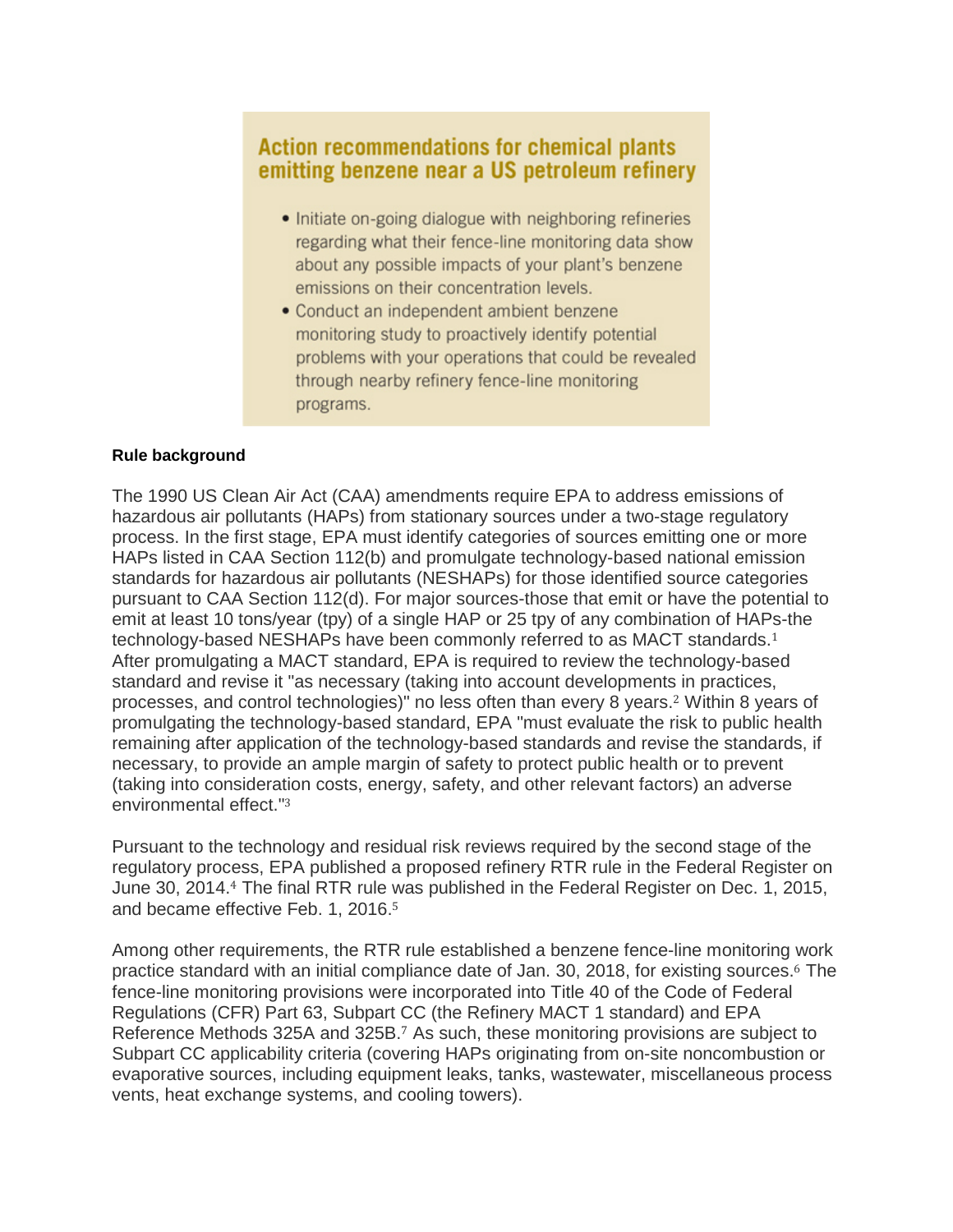Because Refinery MACT 1's Subpart CC provisions sp

ecifically exclude process units and emission points subject to 40 CFR Part 63, Subparts F, G, H, and I-collectively the Hazardous Organic NESHAPs (HON)-and ethylene processes,<sup>8</sup> these sources are not directly subject to fence-line monitoring requirements. Closer examination of the range and nature of benzene-concentration data to be collected, however, suggests a refinery's seemingly exempted on-site units could be impacted as easily as neighboring petrochemical operations by the monitoring program.

#### **Fence-line monitoring provisions**

The RTR rule's fence-line monitoring provisions require sampling conducted in accordance with Methods 325A and 325B or an approved alternative test method.<sup>9</sup> Method 325A includes instructions for how to set up the sampling network as well as placement and collection of sample tubes. Method 325B is the companion laboratory analysis method. This article is based on using Methods 325A and 325B for fence-line monitoring because the refinery RTR regulatory package explicitly details requirements for both methods. Monitoring results from an approved alternative test method would have to be deemed equivalent and likely would have similar implications for nearby petrochemical plants.

Key aspects of Refinery MACT 1's fence-line monitoring provisions are as follows: • Benzene is the target analyte.<sup>10</sup>

• The number of monitoring locations and their placement are determined by Method 325A procedures based on the refinery's size (either acreage or perimeter length) and configuration, including shape of the refinery property and whether "known sources of volatile organic compounds" (defined as a wastewater treatment unit, process unit, or any emission source requiring control according to the requirements of 40 CFR Part 63, Subpart CC, including marine vessel loading operations) are near the property boundary.<sup>11</sup>

• Pursuant to Method 325A, passive collection of the target analyte is accomplished with diffusive sorbent tubes placed under weather protectors.

• The sampling period is 14 days unless a shorter sampling period is deemed necessary under a site-specific monitoring plan or a root-cause analysis triggered by the rule's benzene concentration-based action level.<sup>12</sup>

• For each sampling period, a benzene concentration, Δc, is determined using either the default procedure for calculating Δc (as the difference between the highest and lowest benzene concentrations from the samples collected) or a site-specific monitoring plan.<sup>13</sup> • For each sampling period, a new annual average Δc is calculated from the 26 most recent sampling-period Δc values.<sup>14</sup>

• An action level of 9 μg/cu m (2.8 parts per billion by volume, ppbv), on an annual average basis, triggers the rule's root-cause analysis and corrective action procedure.<sup>15</sup>

• After collecting the first 12 months of fence-line monitoring data, the refinery submits the initial and all subsequent data on a quarterly basis to EPA's Compliance and Emissions Data Reporting Interface (CEDRI), through the agency's Central Data Exchange (CDX).<sup>16</sup> While listed refinery fence-line monitoring provisions do not apply directly to the petrochemical industry, the refinery fence-line monitoring sampling results have both nearterm and potentially long-term implications for petrochemical sources.

The accompanying box lists immediate recommendations for owners-operators of petrochemical sites to consider ahead of the refinery fence-line monitoring compliance deadline.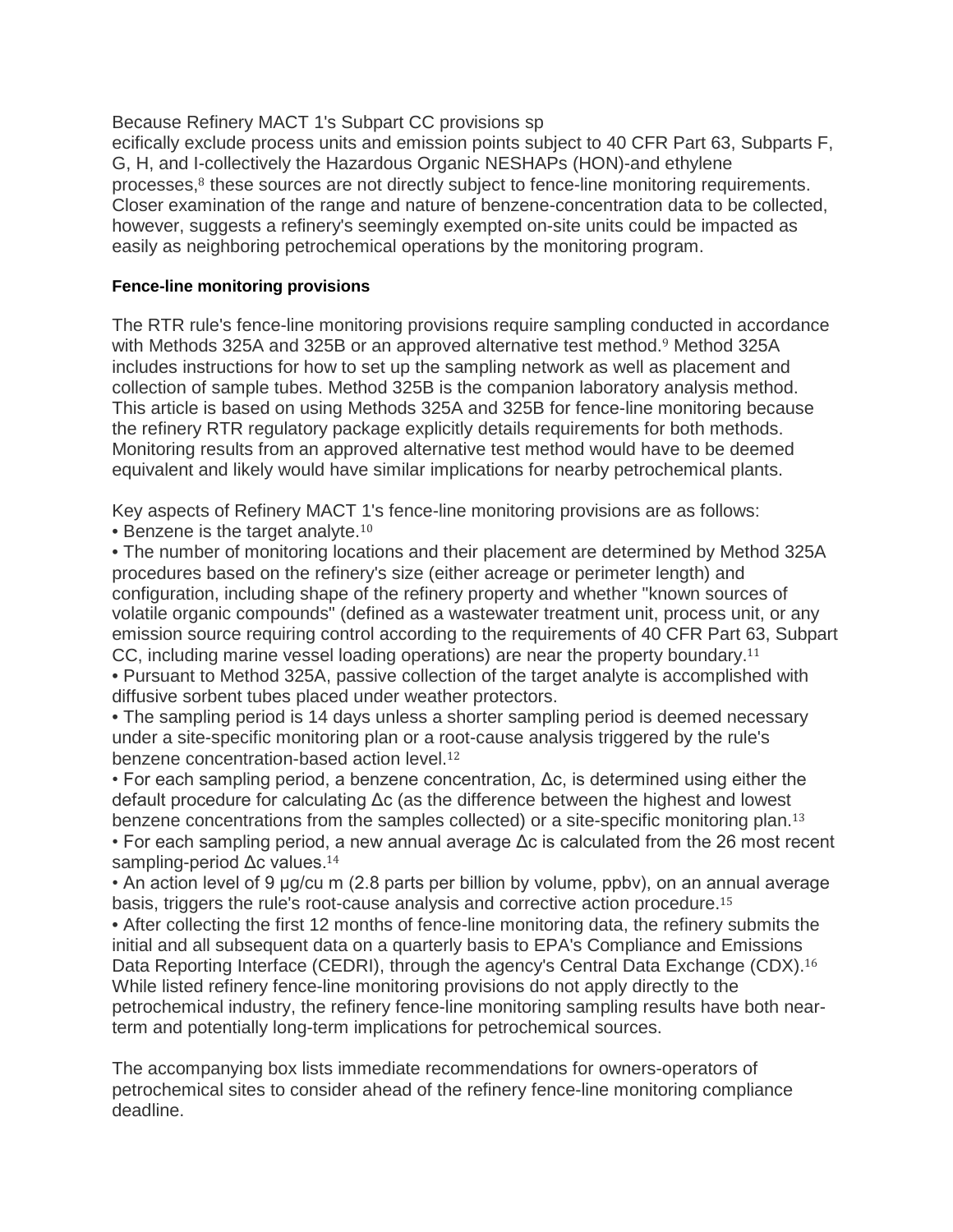## **ACTION LEVELS FOR AMBIENT BENEZENE**

Table 1

|                                        | <b>Concentration</b><br>µg/cu m |
|----------------------------------------|---------------------------------|
| EPA refinery RTR rule<br>LTAP standard | 9.00<br>12.00                   |
| <b>TCEQ ESL</b>                        | 4.50                            |

#### **Near-term concerns**

If the refinery owner or operator believes an off-site upwind source or an on-site source excluded under 40 CFR 63.640(g) (e.g., ethylene processes or HON processes and emission points) may influence the benzene measurements, fence-line monitoring requirements provide for collection of background samples through a site-specific monitoring plan developed and submitted by the refinery owner or operator to EPA for approval.<sup>17</sup>

The refinery fence-line monitoring reporting provisions require the refiner to submit individual "sample results for each monitor for each sampling period" to ensure the total ambient benzene concentration measured at each sampling location will be reported for each 14-day sampling period.<sup>18</sup> Since EPA requires refiners to identify NFSs in their sitespecific monitoring plans,<sup>19</sup> on-site and off-site petrochemical sources contributing to high ambient benzene concentrations will be implicated.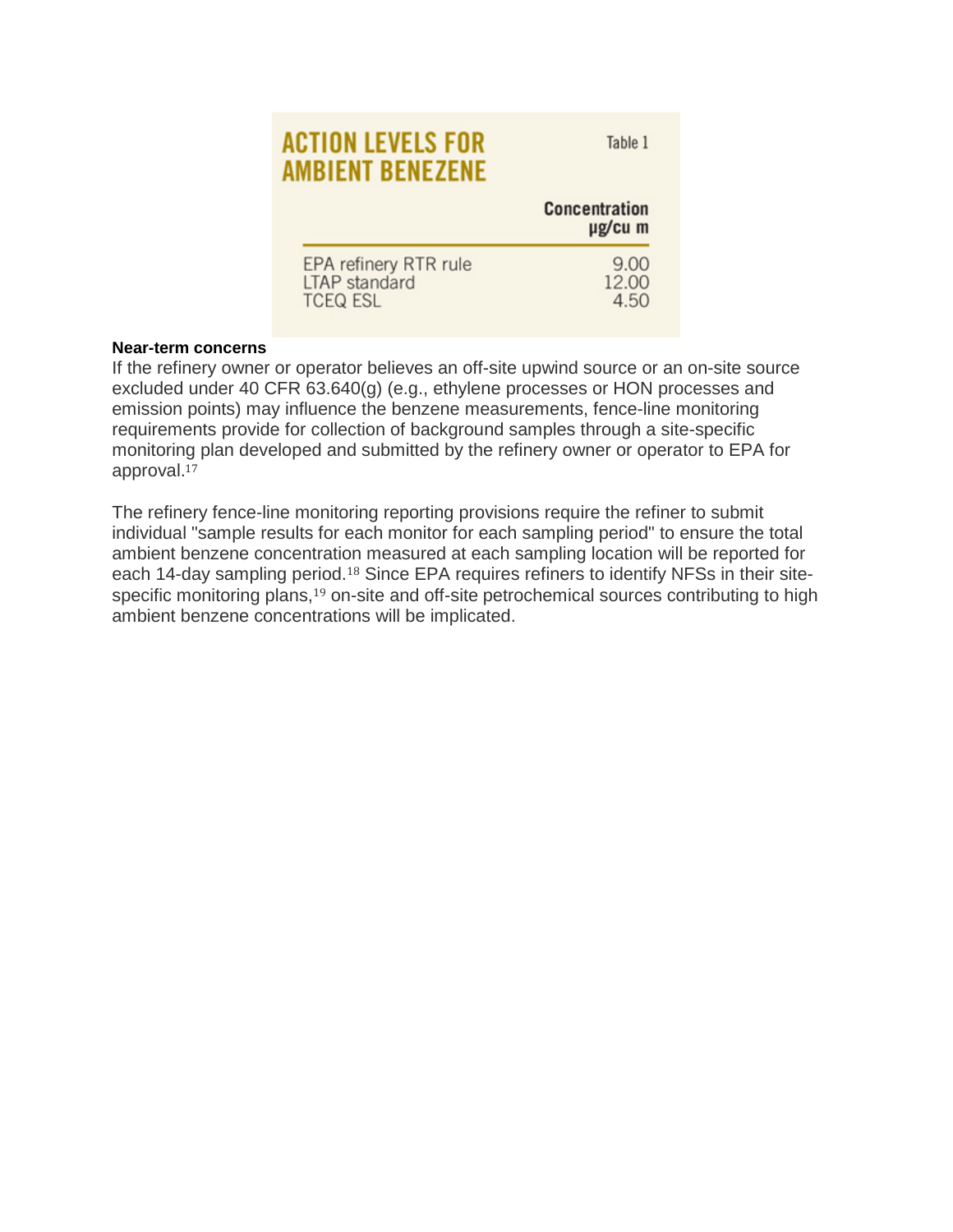

Source: US National Oceanic & Atmospheric Administration (NOAA), Station No. 722435-12918, William P. Hobby Airport, Houston.

Many states have air toxics programs with ambient benzene concentration thresholds in either regulatory or policy form. Because air quality permit representations can be binding, regulators and environmental interest groups can compare ambient benzene concentrations attributed to petrochemical operations under the RTR rule's fence-line monitoring program to required air dispersion modeling results previously submitted to state air toxics programs. If the measured ambient concentrations exceed the modeled ambient concentrations, a petrochemical plant's owner-operator, at a minimum, may be subject to intensified scrutiny by local, state, or federal regulators or other interested parties, and could face EPA enforcement actions to determine whether the site's emissions were accurately represented in air quality permit applications. Since refineries' fence-line monitoring data will be publicly available, environmental groups, media outlets, and the public seeking some context for the reported benzene concentrations also likely will use ambient benzene thresholds from state air toxics programs as a convenient reference point.

Some states' ambient benzene thresholds are close to EPA's fence-line monitoring action level of 9 μg/cu m (2.8 ppbv). For example, Louisiana and Texas-two states with a high concentration of refineries-have annual benzene ambient thresholds easily comparable to fence-line monitoring results.

The Louisiana Toxic Air Pollutant (LTAP) standard for ambient benzene is 12.00 μg/cu m (annual basis).<sup>20</sup> The Texas Commission on Environmental Quality's (TCEQ) Effects Screening Level (ESL) for benzene of 4.5 μg/cu m (annual average),<sup>21</sup>meanwhile, is half of EPA's 9-μg/cu m fence-line monitoring action level.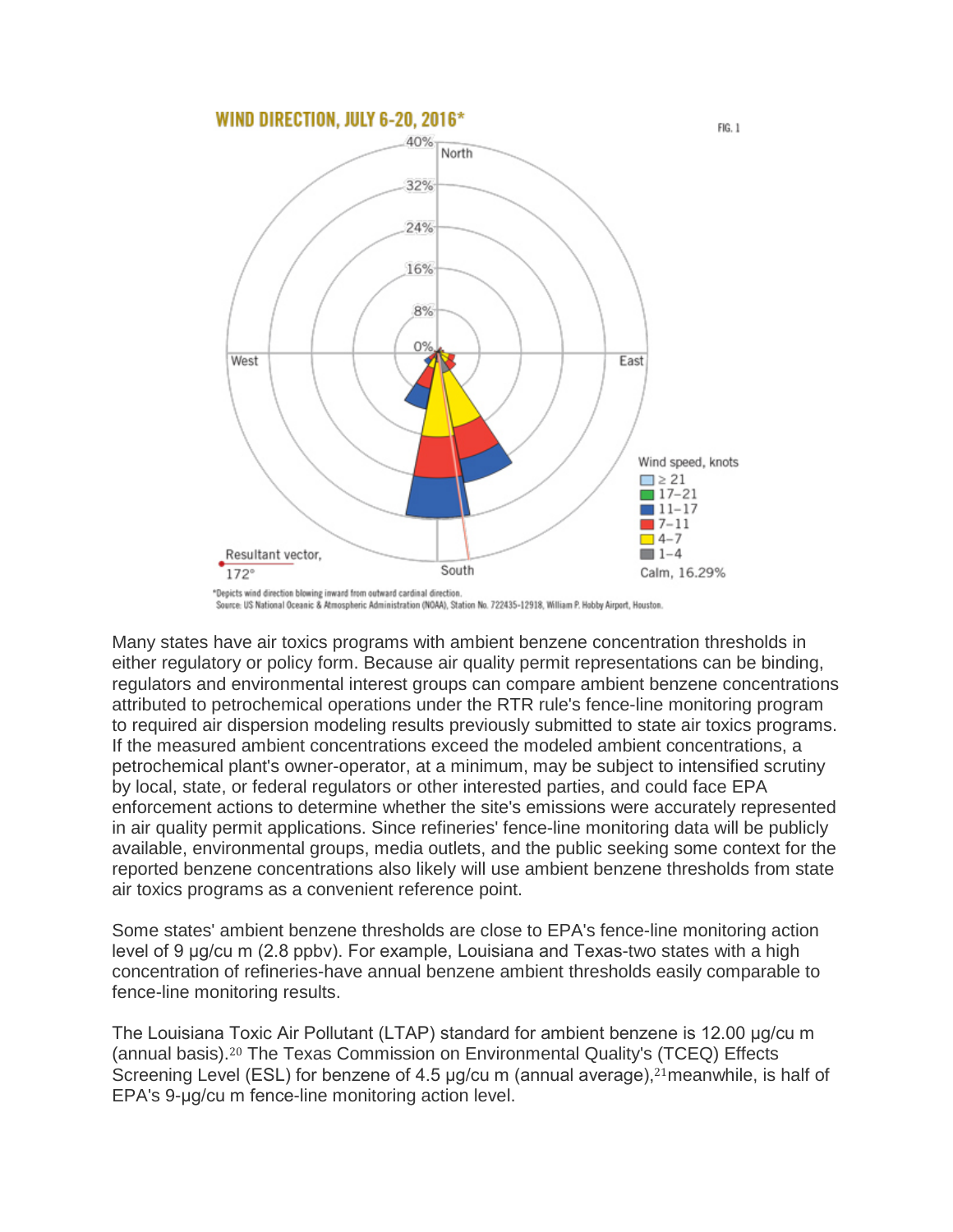

The accompanying table compares the federal, Louisiana, and Texas action levels for ambient benzene concentrations.

In Texas, reported ambient concentrations that fall well below the federal fence-line monitoring action level could still garner attention if they simply exceed the state's ESL. As a result, petrochemical sources contributing to those ambient concentrations also may find themselves under heightened scrutiny.

Even if the cause of a high benzene concentration is found to be a source in compliance with all applicable state and federal control technology (e.g., MACT) standards, enforcement actions could result if that concentration exceeded air permit emission limits and representations submitted as part of an air quality permit application, including air dispersion modeling submittals.

EPA or state agency enforcement actions under the refinery RTR rule could include the following:

- Financial penalties.
- Additional emissions controls.
- Additional permit (e.g., operational) limitations or requirements.
- Inconvenience and cost of having to update air quality permit emission rates.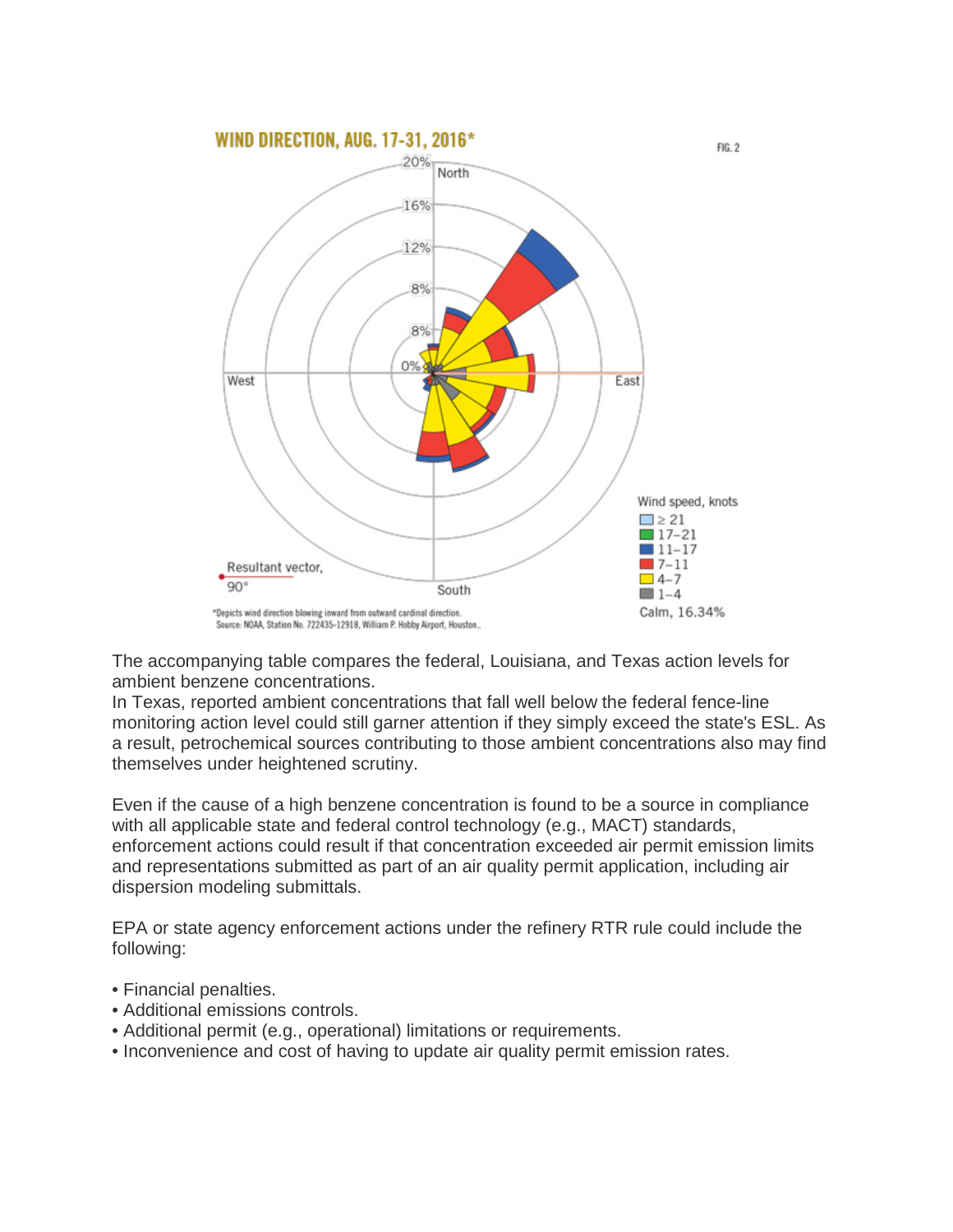Increased scrutiny resulting from the fence-line monitoring program also could lead to discovery of compliance issues that may have otherwise been unknown to the plant's owner-operator but will nonetheless require additional investments of time, labor, and money to remedy.



Alongside issues associated with state ambient benzene thresholds are potential concerns regarding public perception of ambient benzene concentrations reported to be above EPA's fence-line monitoring action level at individual locations. While EPA classifies the fence-line monitoring requirement as a "work practice standard" (vs. a type of emissions limit), the distinction that the benzene concentration threshold of 9 μg/cu m (2.8 ppbv) serves as an action level rather than an emissions limit may not be fully recognized or understood when EPA makes monitoring data publicly available. Plant owner-operators also should expect the public to make a variety of comparisons among refineries and petrochemical sources as a group as well as between individual plants.

#### **Immediate considerations**

While operators can defer reporting refinery fence-line monitoring data to EPA until 12 months of data have been collected, data from the initial and all subsequent sampling periods must be reported. Consequently, publicly available data will document high benzene concentrations from any issue resulting in high benzene emissions from a petrochemical source, even if that issue was identified and corrected soon after the monitoring compliance date.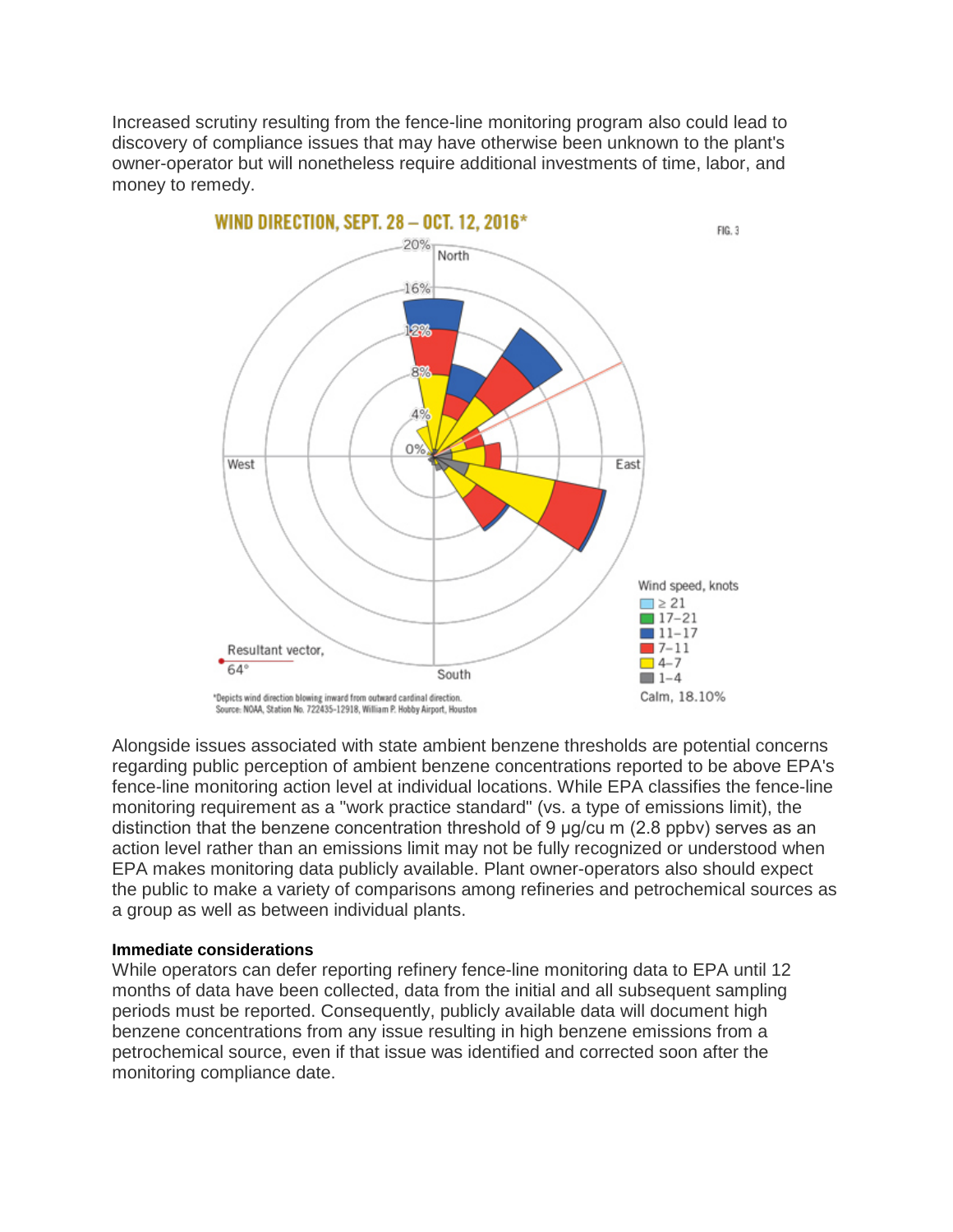Unless a specific, recent change can be identified as a cause of the high benzene concentration, the presumption likely will be that the condition was a long-standing one, entailing all enforcement and potential legal implications that normally accompany that presumption.

To avert potential problems that could arise from discovery of high benzene concentrations at a refinery's fence-line, many refiners are conducting benzene fence-line monitoring studies to identify potential issues and take corrective action this year, ahead of EPA's Jan. 30, 2018, data-collection compliance date. Several more have conducted benzene fenceline monitoring studies in the past.



Source: NOAA, Station No. 722435-12918, William P. Hobby Airport, Houston<br>It is advisable for petrochemical plants operating near a refinery to initiate discussions with the neighboring refinery to determine whether benzene emissions from the petrochemical operations could be implicated as a contributor to a high benzene concentration at the refinery's fence line. Depending on whether the refinery has performed an ambient benzene monitoring study, what the data indicate, and how much information the refinery is willing to share with the nearby petrochemical plant, it also may be advisable for the petrochemical operator to conduct its own ambient benzene monitoring study to determine whether the site could be implicated as a cause for a high ambient benzene concentration reported by the refinery in the future.

Seasonal and even day-to-day variations in wind direction as well as a petrochemical plant's benzene emissions can affect the extent to which a neighboring plant's emissions would impact a refinery's fence-line benzene concentrations.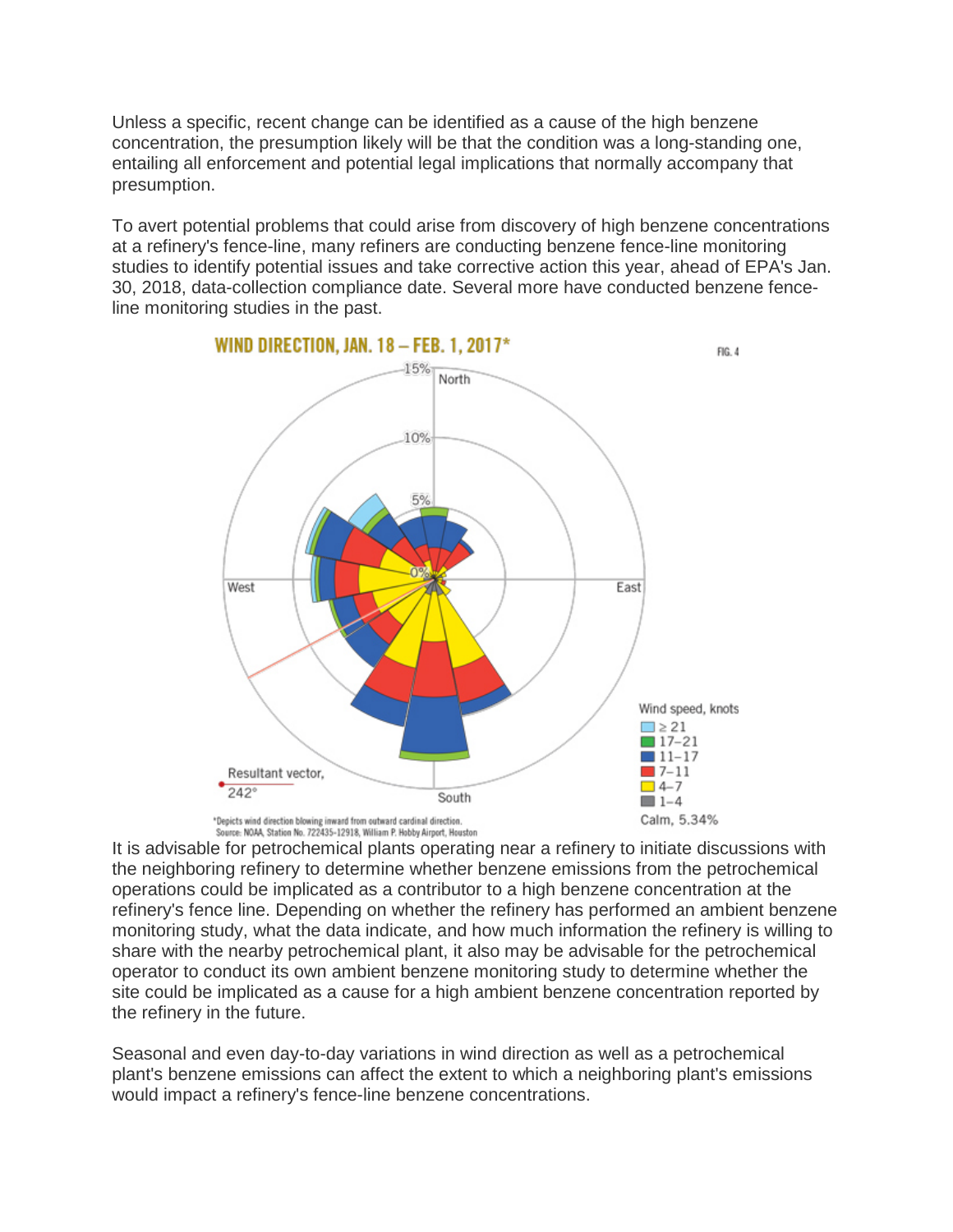Figs. 1-4 show summaries of variations in wind directions observed for four different 15-day periods over the past year at Houston's William P. Hobby Airport.

Given the variability of wind patterns as well as the close proximity of refining and petrochemical operations in regions like the US Gulf Coast, petrochemical plant ownersoperators in these areas can reduce exposure to potentially adverse impacts arising from the RTR rule's fence-line monitoring program by starting studies as early as possible to collect the maximum amount of data before the Jan. 30, 2018, compliance date, at which time refineries will be required to report collected fence-line benzene monitoring data to EPA and, ultimately, the public.

#### **Long-term concerns**

Though less well-defined than near-term concerns, long-term implications for petrochemical industry sources that could result from the refinery fence-line monitoring program are equally important.

The potential for petrochemical contributions to refinery fence-line benzene concentrations as reported to EPA by refineries could affect future rulemaking at the federal, state, or local level by highlighting petrochemical benzene emissions. Additional rulemaking could require further emissions controls or work-practice standards, even for sources already subject to MACT standards.

Speculation also continues to grow in the petroleum industry that EPA will add fence-line monitoring requirements for additional industrial sectors through the MACT RTR process. Any additional emissions control technology and work-practice standards for a sector that includes fence-line monitoring for petrochemical sources eventually would require affected plant owners-operators to invest in corrective actions at their sites.

Petrochemical plant owners-operators that immediately implement current refinery fenceline monitoring guidelines to understand and resolve potential issues at their sites will do so at lower costs and with greater efficiency than those delaying action until enforcement under future-and likely more stringent-EPA rulemakings.

#### **References**

1. "Petroleum Refinery Sector Risk and Technology Review and New Source Performance Standards; Proposed Rule," Federal Register, Vol. 79, No. 125, June 30, 2014, p. 36883. 2. US Clean Air Act (CAA), Title I, Pt. A, Section 112(d)(6).

3. "Petroleum Refinery Sector Risk and Technology Review and New Source Performance Standards; Final Rule," Federal Register, Vol. 80, No. 230, Dec. 1, 2015, p. 75180.

4. 79 FR 36879.

5. 80 FR 75178.

6. US Code of Federal Regulations (CFR) Title 40, Pt. 63, Subpart CC, Appendix, Table 11. 7. 40 CFR 63, Appendix A.

- 8. 40 CFR 63.640(g).
- 9. 40 CFR 63.658(a).
- 10. 40 CFR 63.658(b).
- 11. 40 CFR 63.658(c)(1).
- 12. 40 CFR 63.658(e)(1).
- 13. 40 CFR 63.658(f)(1).
- 14. 40 CFR 63.658(f)(2).
- 15. 40 CFR 63.658(f)(3).